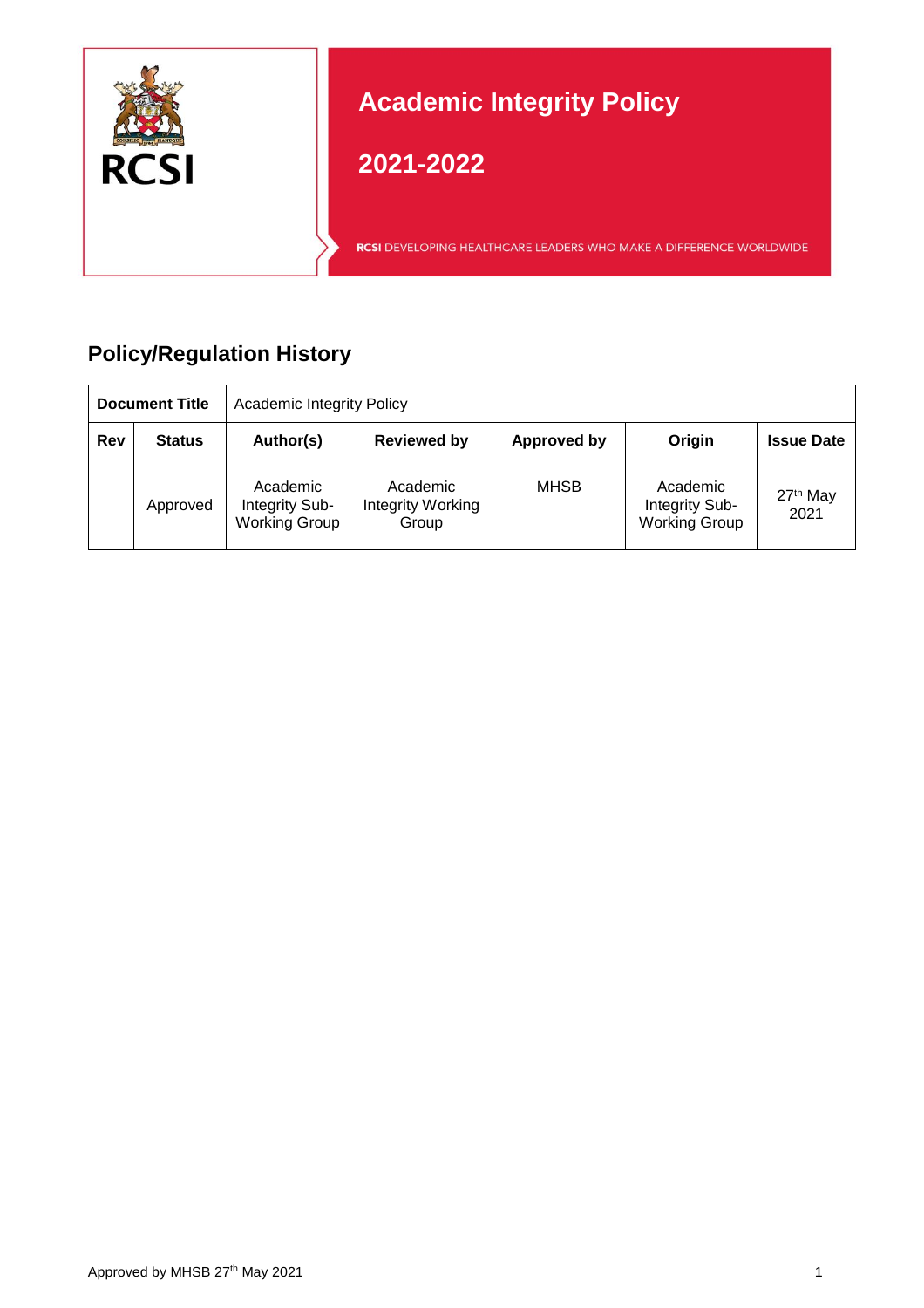

### **1 Introduction**

The purpose of this policy, is to set out RCSI's arrangements and supports for enabling students\* to understand and value academic integrity; and to provide a framework for effective, fair, consistent and timely processes in the event of an allegation of academic misconduct being made against a student. The policy includes: the pathways for investigating an allegation of academic misconduct against a student at School and University level <sup>1</sup>

(\*refers to both undergraduate students and postgraduate scholars and the term "student(s)" where used hereinafter applies to either category of student as appropriate)

This policy and any associated procedures apply to all work submitted for assessment by all students registered to RCSI, on all taught and research programmes.

#### **2 Academic Integrity Statement**

RCSI, as a health sciences University and surgical Royal College, espouses the highest standards of professionalism among its students both at undergraduate and postgraduate level – the showing of respect for the work of others and acting with honesty and responsibility in preparing and submitting coursework and completing examinations is a key component of professionalism and underpins all academic activities.

Academic integrity is the commitment to and demonstration of honest and moral behaviour in an academic setting by the enrolled learner<sup>2</sup>.

It has been defined as

l

*"Compliance with ethical and professional principles, standards, practices and a consistent system of values, that serves as guidance for making decisions and taking actions in education, research and scholarship.<sup>3</sup>*

The six fundamental values for academic integrity as identified by the International Centre for Academic Integrity (2021) are honesty, trust, fairness, respect, responsibility and courage. <sup>4</sup>

Responsibility for demonstrating academic integrity lies with the enrolled learner, and this includes:

*"compliance with ethical and professional principles, standards and practices by individuals or institutions in education, research and scholarship<sup>5</sup> ".*

Academic integrity is relevant to all areas of academic endeavour undertaken by the enrolled learner. This includes, but is not limited to, all activities related to the achievement of academic credit for awards; all methods

<sup>1</sup> University College Dublin (UCD) *Student Plagiarism Policy.* Available at [https://sisweb.ucd.ie/usis/!W\\_HU\\_MENU.P\\_PUBLISH?p\\_tag=GD-DOCLAND&ID=222.](https://sisweb.ucd.ie/usis/!W_HU_MENU.P_PUBLISH?p_tag=GD-DOCLAND&ID=222) Accessed 15/2/2021

<sup>2</sup> <https://writingcenter.unc.edu/esl/resources/academic-integrity/>

<sup>3</sup> The National Academic Integrity Network (2020). *Interim Academic Integrity Guidelines (v2).* Quality & Qualifications Ireland,p5

<sup>4</sup> International Centre for Academic Integrity (2021). *The Fundamental Values of Academic Integrity (3rd* edition). Available at [https://www.academicintegrity.org/wp-content/uploads/2021/02/20019\\_ICAI-](https://www.academicintegrity.org/wp-content/uploads/2021/02/20019_ICAI-Fundamental-Values_R12.pdf)[Fundamental-Values\\_R12.pdf.](https://www.academicintegrity.org/wp-content/uploads/2021/02/20019_ICAI-Fundamental-Values_R12.pdf) Accessed 22 February 2021

<sup>5</sup> ENAI 2018, pp. 7-8 in the European Network for Academic Integrity (2018) Glossary for Academic Integrity Report.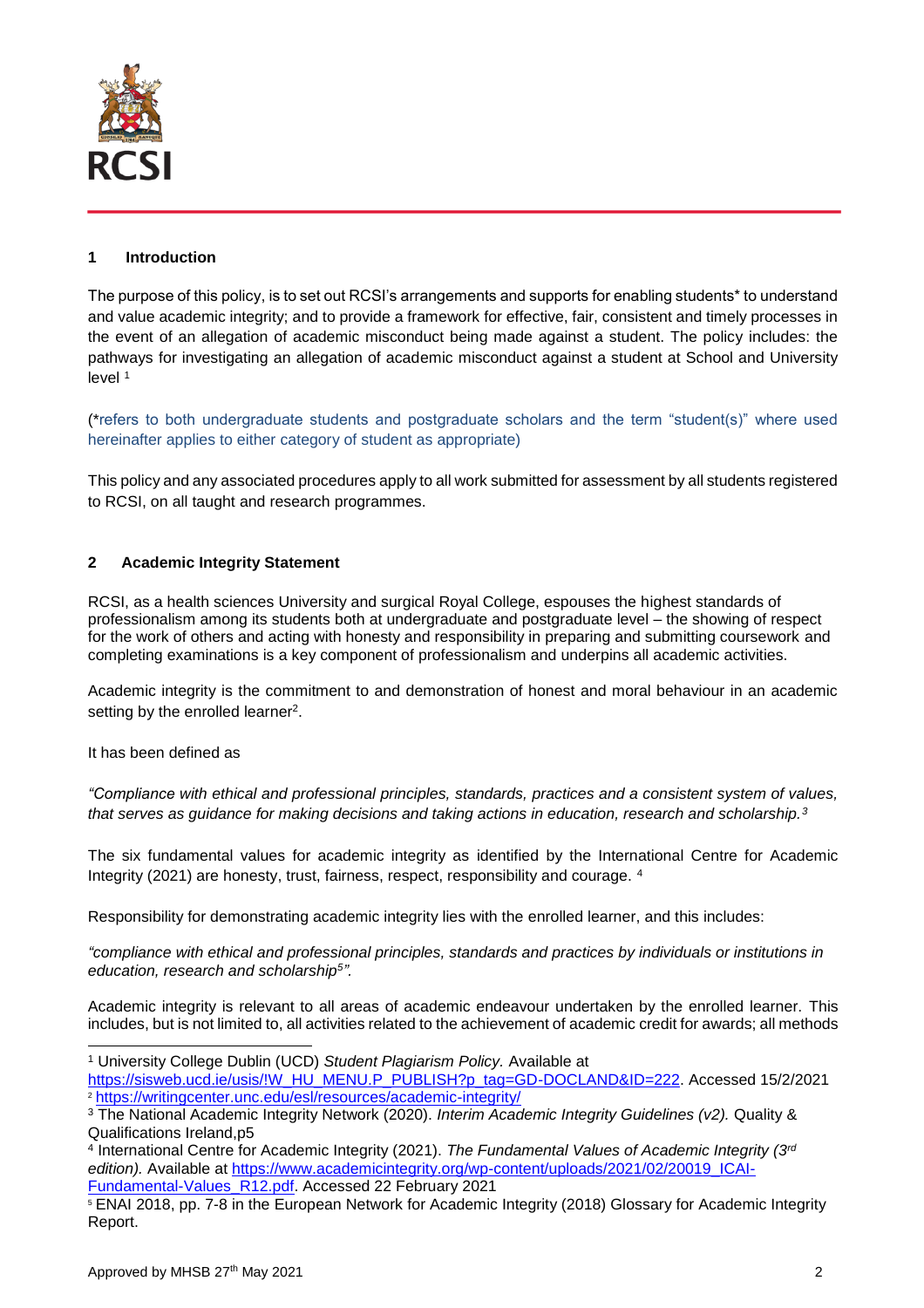

of learning practice including in the classroom, research, online, distance and work-based learning; in all methods and forms of assessment including examinations and various forms of continuous assessment and in academic scholarship.

## **3 Academic Misconduct**

Any behaviour or action which contravenes academic integrity and breaches its fundamental values of honesty, trust, fairness, respect, responsibility and courage is considered to constitute Academic Misconduct. Academic misconduct is any attempt to seek unfair advantage in relation to any academic activity. Examples of academic misconduct include, but are not limited to, plagiarism, cheating in any forum or form, misrepresentation of research (e.g. data falsification and fabrication of data), contract cheating, copy-editing, purchase of examination material, breaches of the Examinations and Assessment Regulations, impersonation, and any other act which dishonestly uses information to gain academic credit.

#### **3.1 Plagiarism**

The unacknowledged inclusion, whether intentional or unintentional in any form of assessment for a programme of study of material without due acknowledgement of its original source.

It may include but is not limited to the following<sup>6</sup>:

- Presenting in your own name, work authored by a third party, such as other students, friends or family (with or without permission), or work purchased through any source or given to you by a third party<sup>7</sup> , including organisations such as essay mills. The original source may be in written form or in any other media (for example, audio or video);
- Presenting ideas, theories, concepts, methodologies or data (including research data) from the work of another without due acknowledgement;
- Presenting text, digital work (e.g. computer code or programs), video recordings or images copied with only minor changes from sources such as the internet, books, journals or any other media, without due acknowledgement;
- Paraphrasing (i.e., putting a passage or idea from another source into your own words), without due acknowledgement of the source;
- Failing to include appropriate citation of all original sources;
- Representing collaborative work as solely your own;
- Presenting work for an assignment which has also been submitted (in part or whole) for another assignment at RCSI or another institution (i.e. self-plagiarism).

l <sup>6</sup> University College Dublin (UCD) *Student Plagiarism Policy.* Available at

[https://sisweb.ucd.ie/usis/!W\\_HU\\_MENU.P\\_PUBLISH?p\\_tag=GD-DOCLAND&ID=222.](https://sisweb.ucd.ie/usis/!W_HU_MENU.P_PUBLISH?p_tag=GD-DOCLAND&ID=222) Accessed 15/2/2021 <sup>7</sup> The purchasing of work from any such source is prohibited under Section 43A of the Qualifications & Quality Assurance (Education & Training) Act 2012 as amended by the Amendment Act 2019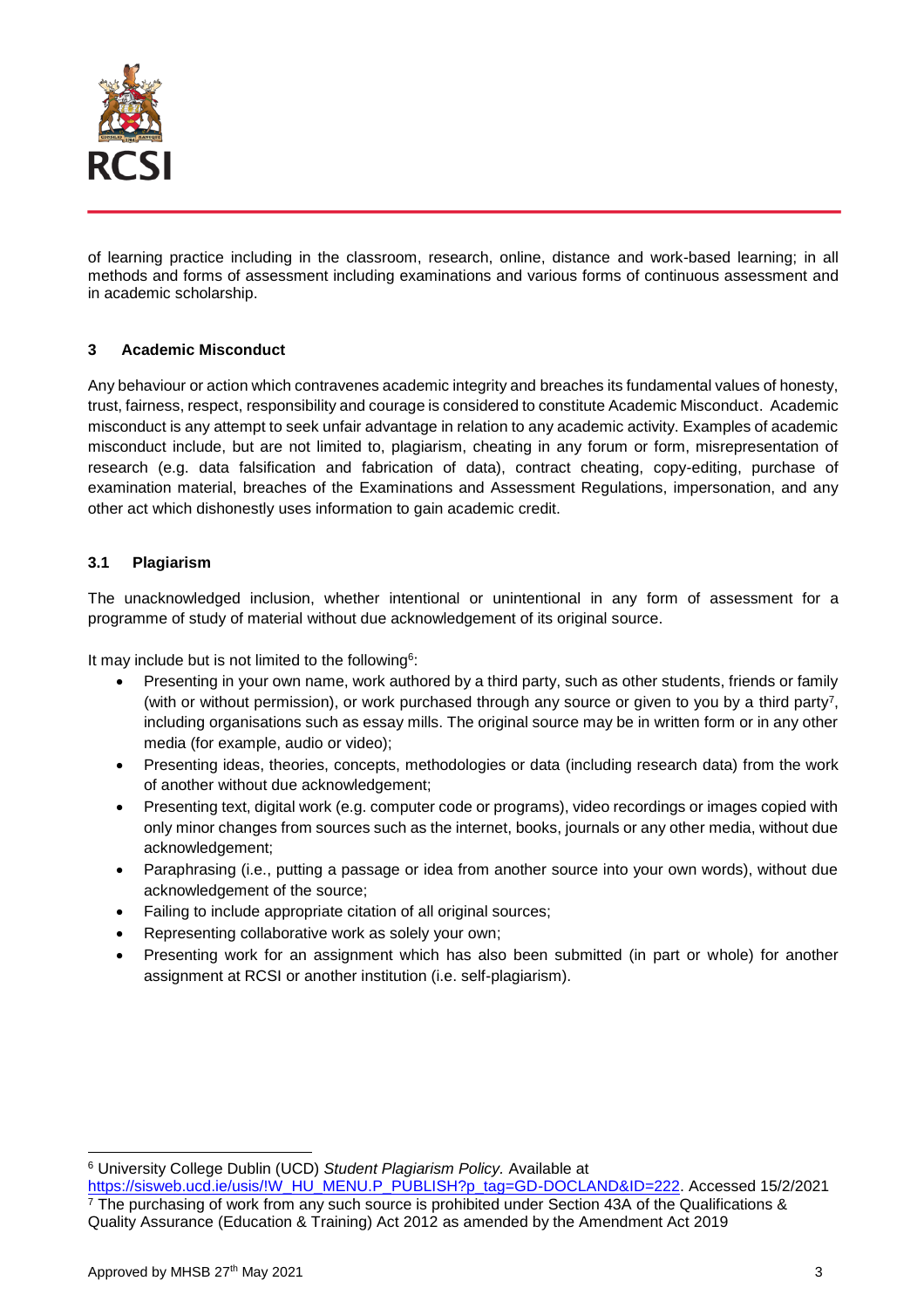

## **3.2 Falsification<sup>8</sup>**

The presenting or making use of fictitious, altered or misrepresented data, evidence, references, citations or experimental results. It also covers documents such as Exceptional Circumstances evidence, or any other information that could be used to gain an unfair academic advantage.

# **3.3 Contract Cheating<sup>9</sup>**

Having an assignment completed by a third party, and submitting it as though it were your own work. Also known as "Ghost writing" or the use of "Essay mills".

## **4 Academic Integrity and Student Responsibilities**

The purpose of assessment, both formative and summative, is to support learning, ascertain learner understanding and demonstrate the achievement of specific learning outcomes by that learner. It is the responsibility of the enrolled learner to ensure that all submitted work for assessment purposes in an academic setting, which includes but is not limited to text, graphics, tables, formulae, results or any representation of ideas in print, electronic or any other media, in addition to artefacts, computer software and algorithms, correctly acknowledges the source of any data which is not original to the learner. $^{\rm 10}$ 

All students must be willing to sign a declaration that the work they are submitting is their own; that there is no unacknowledged use of another person's work; and that the work has not been previously submitted by the student or anyone else.

Students must not mislead an examiner by submitting work that suggests that the information gathered and analysed was their own when this was not the case.

Students need to be aware that legislation pertains in Ireland which allows students to be prosecuted for breaches of academic integrity, specifically the provision or advertising of cheating services. Section 43A of the Qualifications and Quality Assurance (Education and Training) Act 2012 as amended specifically empowers the Quality and Qualifications Ireland (QQI) agency to prosecute those who facilitate academic cheating. The provisions cover: impersonation; provision of or advertising of cheating services and the publishing of advertisement for cheating. QQI is responsible for bringing prosecutions in respect of these offences.

The provision of the necessary support, encouragement and learning opportunities is essential if the integrity, reputation and culture of academic honesty within RCSI is to be maintained and students are to commit to and pursue their studies in accordance with the principles which underpin academic integrity. In addition to this policy, there are various supports available to students including

- i. The RCSI Examination & Assessment Regulations
- ii. The RCSI Library's guides and tutorials on EndNote® and Referencing
- iii. The Marks & Standards for the programme they are completing (as appropriate)
- iv. Joint Schools Undergraduate / Postgraduate Scholar's Code of Conduct

l

<sup>8</sup> University College London (UCL). *Academic Integrity- Students.* Available at

[https://www.ucl.ac.uk/students/exams-and-assessments/academic-integrity.](https://www.ucl.ac.uk/students/exams-and-assessments/academic-integrity) Accessed 21/2/2021 <sup>9</sup> ibid

<sup>10</sup> The National Academic Integrity Network (2020). *Academic Integrity- National Principles & Lexicon for Academic Integrity*. Quality & Qualifications Ireland pp2-3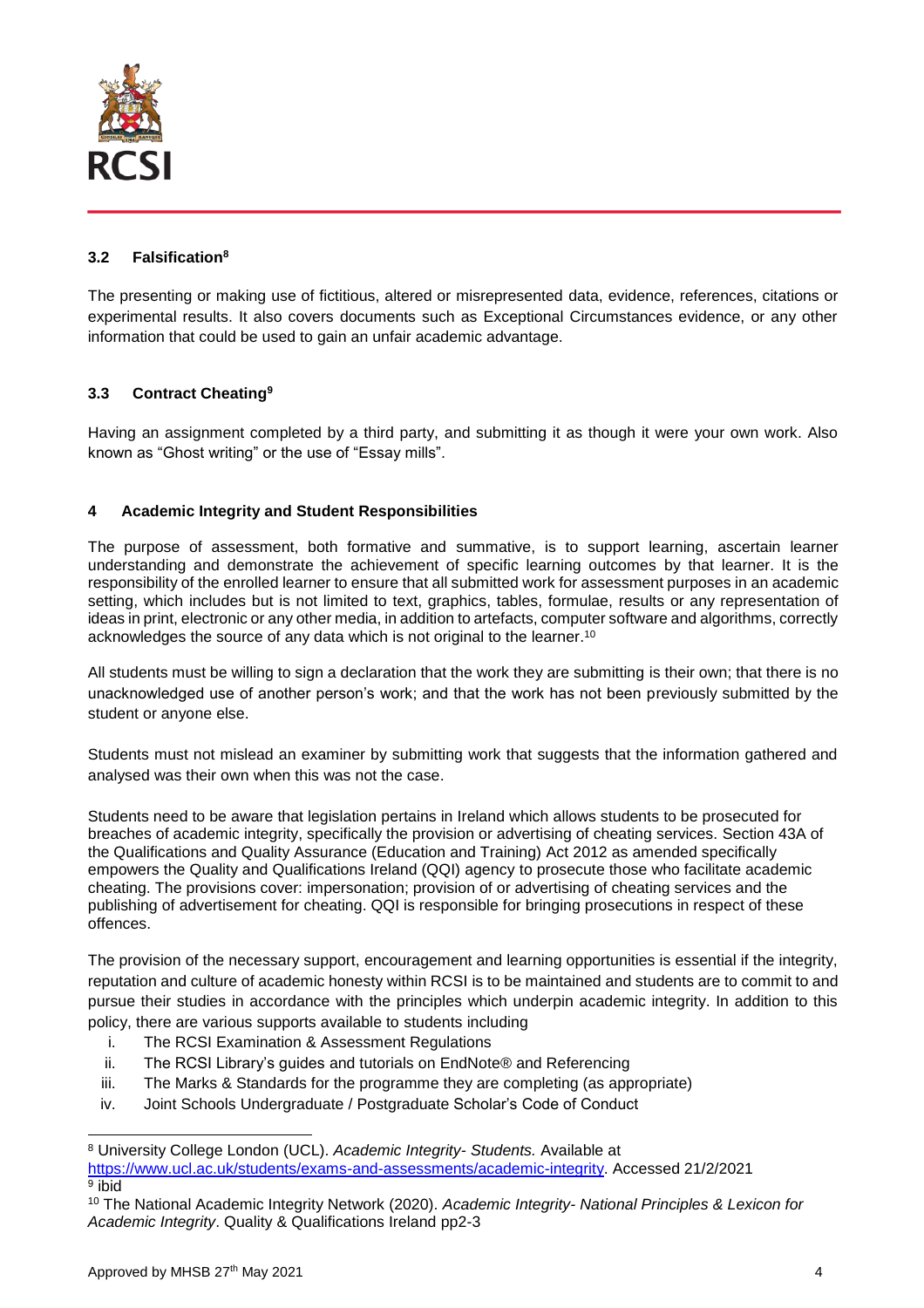

- v. Professionalism In the Health Sciences module (Foundation year medicine and physiotherapy)
- vi. RCSI Plagiarism Resource

If a student is in doubt as to what constitutes academic integrity, they are encouraged to seek advice and guidance from a member of the academic staff.

It is important to acknowledge that not all suspected incidences of academic misconduct are intentional. RCSI acknowledges that students are learners of varying abilities and the skills of appropriate scholarly research and attribution require time to learn. It is further acknowledged that some students come from different educational cultures with varying perceptions and accepted styles of referencing and acknowledging original work. These students may require time to learn what is required to demonstrate academic integrity as it applies to higher education in Ireland.

Some students at the commencement of their educational journey at RCSI may unintentionally fail to fulfil the required standards of academic integrity, where students in the early stages of their programme of studies or research are not learning as expected, they will be supported in addressing their shortcomings with regard to demonstrating academic integrity.

# **5 Suspected Incidences of Academic Misconduct**

Any behaviour or action which contravenes academic integrity and breaches its fundamental values of honesty, trust, fairness, respect, responsibility and courage is considered to constitute Academic Misconduct.

RCSI reserves the right to avail of any technological or other means available to it to detect the suspected occurrence of plagiarism or any other act of academic misconduct in respect of any assessment or other academic activity undertaken by any of its students.

Where a suspected incidence of academic misconduct occurs during an examination, it will be addressed in accordance with the university's Examinations & Assessment Regulations.

Suspected incidences of academic misconduct by any student other than in an examination setting will be investigated in accordance with the provisions of this policy.

Where a suspected incidence of academic misconduct comes to the attention of any member of the university's staff, they are required to bring that to the attention of the relevant authority such as Programme Director, Cycle Director, Year Lead or equivalent in the School or Academic Unit in which the student is enrolled. Following an assessment of the suspected breach by the appropriate subject matter expert(s), the relevant School or academic unit will classify the response level (Level 1, 2 or 3) for the suspected breach in accordance with the criteria provided for in Table 1 below.

The classification of response level identified on a case-by-case basis will determine the further course of action to be pursued in respect of the suspected breach as identified. The determination of the relevant response level will be made under the supervision of the relevant Programme Director, Cycle Director, Year Lead or equivalent in consultation with the Head of School or Academic Unit as appropriate.

To guide the classification of response level in accordance with Table 1, a breach of academic integrity associated with academic misconduct of a serious nature involves any behavior or activity, which would likely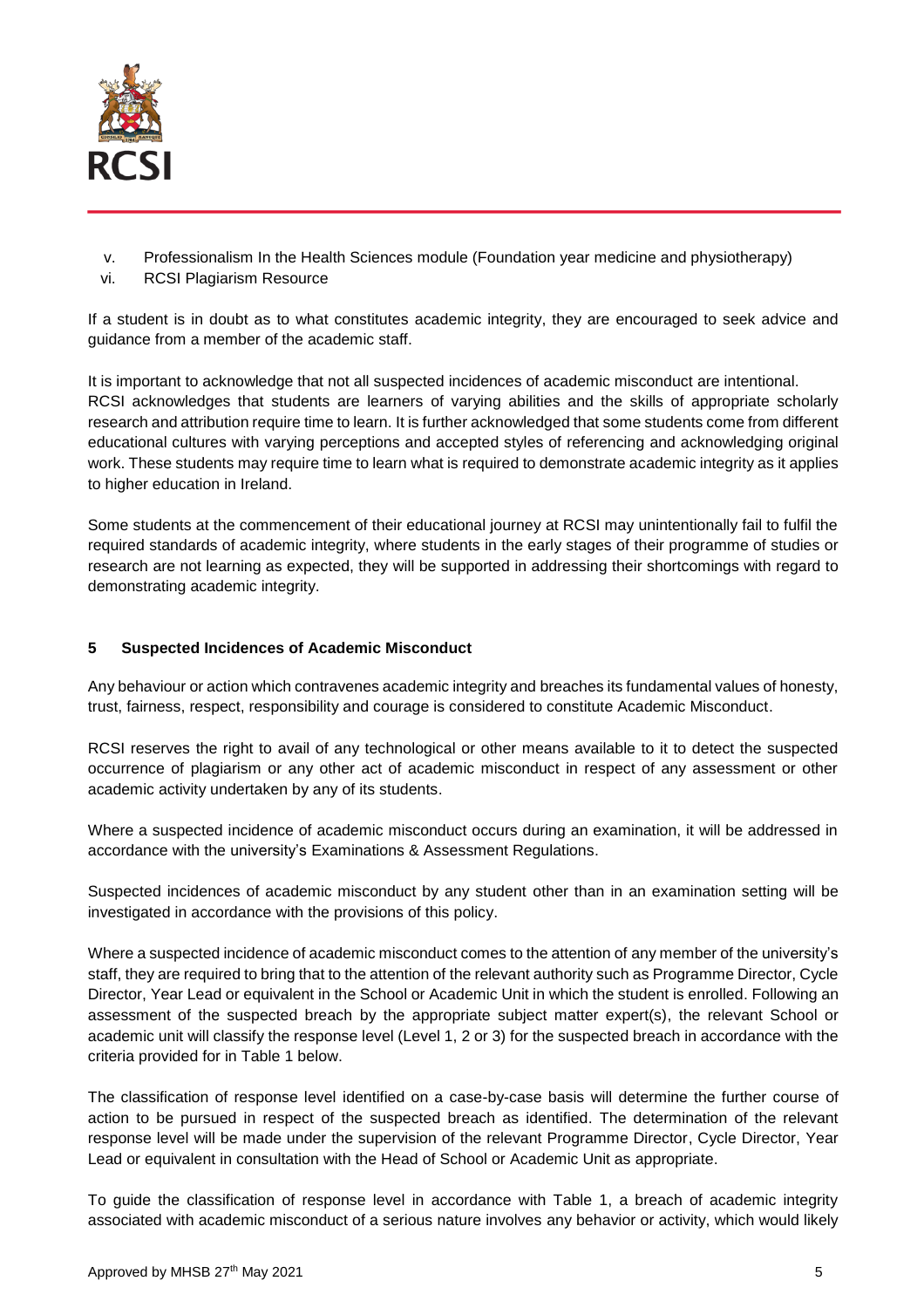

have the effect of more than marginally enhancing the grade or outcome awarded to the student as part of any associated assessment process. The advice of RCSI Registry may be sought by the relevant School/Academic Unit in its determination of the appropriate response level in any individual case.

Any determination made in accordance with the provisions of this policy may be reviewed in accordance with the appeal provisions of university's Disciplinary Regulations.

| <b>Response Level</b> | <b>Description</b>                                                                                                                                                                                                                                                                                                                                             | <b>Associated Course of Action</b>                                                                                                                                                                                                                                                                                                                                                                                                                                                                                                                                                                        |
|-----------------------|----------------------------------------------------------------------------------------------------------------------------------------------------------------------------------------------------------------------------------------------------------------------------------------------------------------------------------------------------------------|-----------------------------------------------------------------------------------------------------------------------------------------------------------------------------------------------------------------------------------------------------------------------------------------------------------------------------------------------------------------------------------------------------------------------------------------------------------------------------------------------------------------------------------------------------------------------------------------------------------|
| Level 1               | Unintentional<br>breach<br>οf<br>Academic Integrity resulting in<br>misconduct<br>academic<br>considered to be of a less<br>serious nature: first occasion                                                                                                                                                                                                     | Support the student in addressing<br>the deficiencies in their knowledge,<br>understanding and awareness of<br>what is required to demonstrate<br>Academic Integrity and avoiding<br>committing further acts of academic<br>misconduct.<br>A Level 1 response does not<br>normally incur any sanction such as<br>a penalty in respect of the grade<br>awarded but this is at the discretion<br>of the School/Academic Unit on a<br>case-by-case basis.<br>The School/Academic Unit<br>will<br>advise Registry for noting<br>the<br>details of each incidence where a<br>Level 1 response is applied to an |
|                       |                                                                                                                                                                                                                                                                                                                                                                | individual student.                                                                                                                                                                                                                                                                                                                                                                                                                                                                                                                                                                                       |
| Level 2               | Breach of Academic Integrity<br>academic<br>resulting<br>in<br>misconduct considered to be of<br>a less serious nature: first<br>occasion OR<br>Breach of Academic Integrity<br>resulting<br>in<br>academic<br>misconduct considered to be of<br>a less serious nature where a<br>Level<br>1<br>response<br>has<br>previously been applied to that<br>student. | School/Academic<br>Unit<br>The<br>to<br>determine the sanction to<br>be<br>applied and the corrective action to<br>be undertaken by the student within<br>a specified timeframe, including any<br>penalty in respect of grade awarded<br>.Where a Level 2 response is<br>applied<br>to<br>$\mathsf{a}$<br>student,<br>the<br>School/Academic Unit will advise<br>Registry of the relevant details for<br>formal recording in the individual<br>student's record.                                                                                                                                          |
| Level 3               | Breach of Academic Integrity<br><b>Standards</b><br>student<br>by<br>a<br>in<br>academic<br>resulting<br>misconduct considered to be of<br>a serious nature OR                                                                                                                                                                                                 | The School/Academic Unit to refer<br>the alleged breach of academic<br>integrity to Registry for investigation<br>and referral as appropriate for<br>adjudication<br>by<br>a<br>committee                                                                                                                                                                                                                                                                                                                                                                                                                 |

*Table 1 Response Levels to Academic Misconduct*